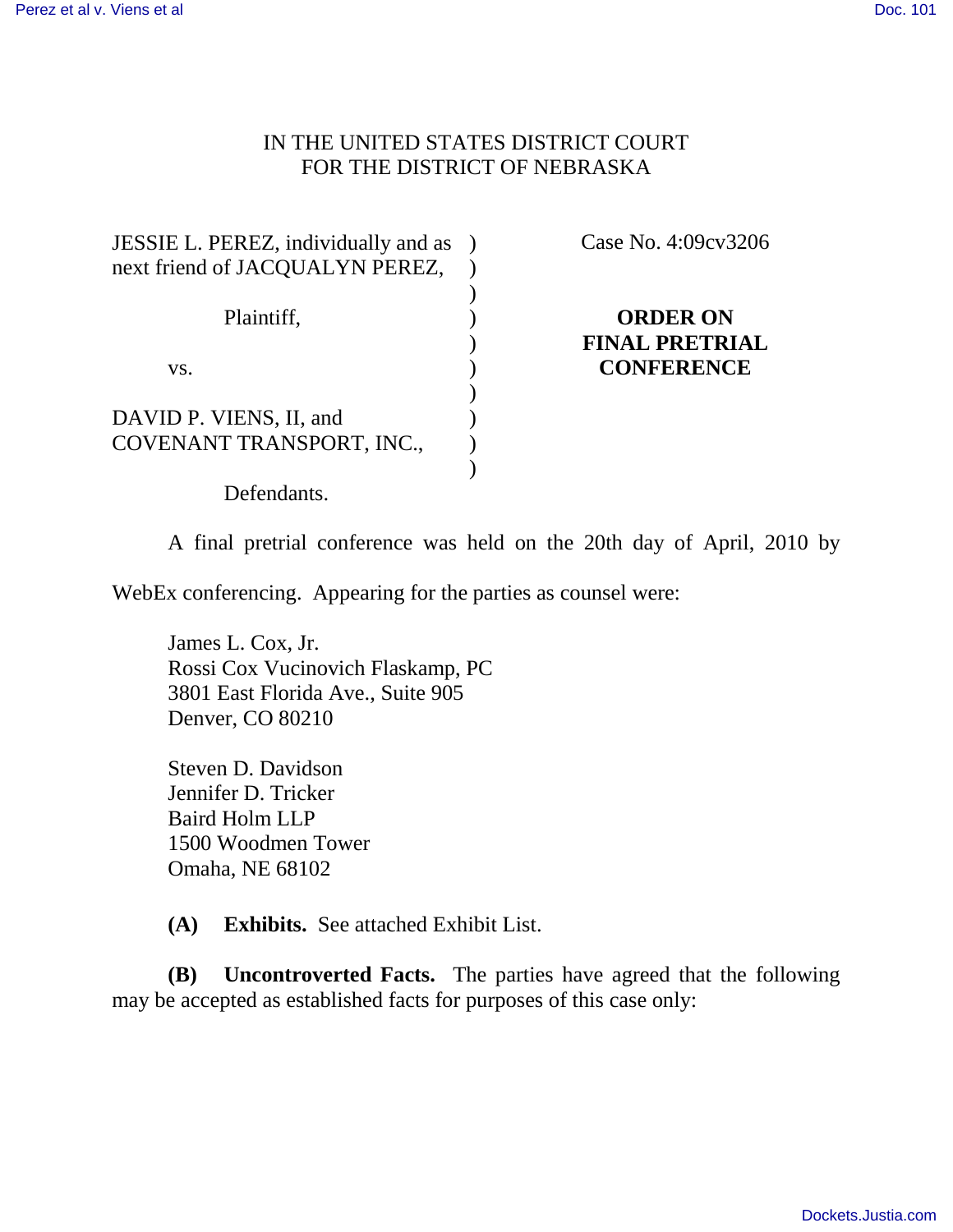1. An accident occurred on April 18, 2008, in a rest area off Nebraska Interstate 80 approximately two miles east of York, Nebraska, involving a vehicle operated by Plaintiff Jessie Perez and a vehicle owned by Defendant Covenant Transport, Inc. and operated by Defendant David Viens, an employee of Covenant.

2. The negligence of Defendant David Viens was the proximate cause of the vehicle collision that gives rise to this action.

3. Defendant David Viens was in the course and scope of his employment with Defendant Covenant Transport, Inc., at the time of the collision.

4. The negligence of Defendant David Viens is imputable by operation of law to Defendant Covenant Transport, Inc.

**(C) Controverted and Unresolved Issues.** The issues remaining to be determined and unresolved matters for the court's attention are:

- 1. Was the collision the proximate cause of some injury or damage to the Plaintiff.
- 2. What is the nature and extent of any injury and damage to the Plaintiff that was proximately caused by the collision.
- 3. Did Jessie Perez mitigate his damages—as to both medical care and employment.
- **4.** Should the testimony of Jake DeNell, P.T., be excluded as untimely disclosed expert testimony. **Will be resolved when the court rules on the deposition objections and motions in limine as to this witness—due to be filed on or before May 6, 2011.**
- **5.** Should the testimony of Donn M. Turner, M.D., regarding the report of Jake DeNell, P.T., be excluded as inadmissible hearsay, as lacking foundation, and as involving the content of untimely disclosed expert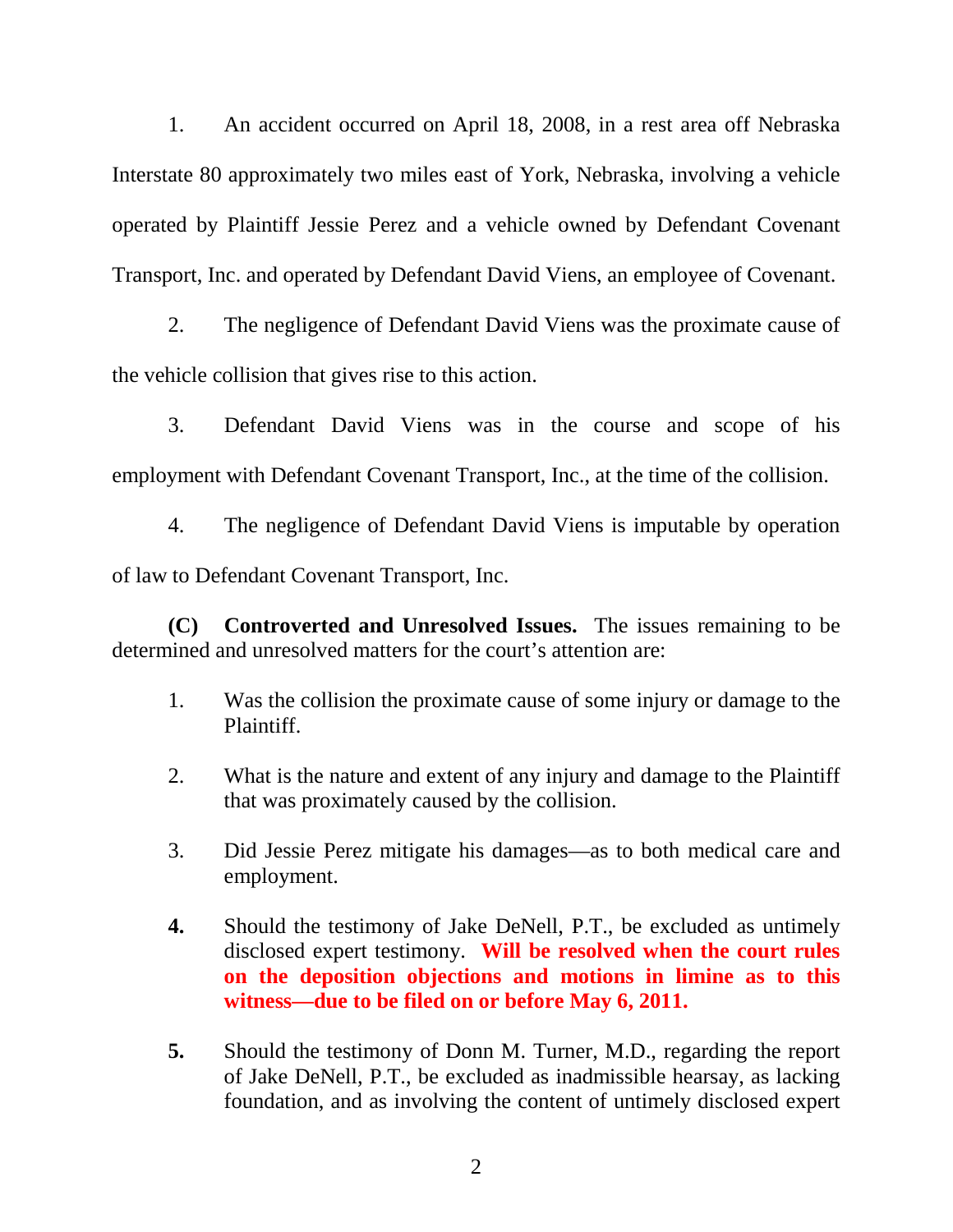testimony. **Will be resolved when the court rules on the deposition objections and motions in limine as to this witness—due to be filed on or before May 6, 2011.**

**6.** Should the testimony of James Horrocks, M.D., who performed a Rule 35 examination, be permitted on the subject of causation. **Will be resolved when the court rules on the deposition objections and motions in limine as to this witness—due to be filed on or before May 6, 2011.**

**(D) Witnesses.** All witnesses, including rebuttal witnesses, expected to be called to testify by plaintiff, except those who may be called for impeachment purposes as defined in NECivR 16.2(c) only, are:

- 1. Jessie Perez (will call)
- 2. Officer John Prusia (will call)
- 3. Marcello Sanchez (will call by video deposition)
- 4. Ricky Tilford (will call by video deposition)
- 5. Douglas Cook (will call by deposition)
- 6. Jeffrey Yosten, M.D. (may call)
- 7. Kerry McDonald, M.D. (will call by video deposition)
- 8. Richard Murphy, M.D. (may call)
- 9. Stephen Doran, M.D. (will call by video deposition)
- 10. Donn Turner, M.D. (will call by video deposition)
- 11. Cleve Hartman, M.D. (will call by video deposition)
- 12. Jake Denell, PT (will call by video deposition)
- 13. Pat Pfeifer (will call)
- 14. James Bobenhouse, M.D. (may call)
- 15. Dan Peetz, PT (may call)

All witnesses expected to be called to testify by defendant, except those who may be called for impeachment purposes as defined in NECivR 16.2(c) only, are:

- 1. David P. Viens, II (may call) **Viens' whereabouts has previously been unknown and therefore not disclosed to the plaintiff. Accordingly, the plaintiff will object if this witness/defendant is called to testify at trial because plaintiff has been unable to obtain discovery (written or deposition) from Viens.**
- 2. Kent Allison, M.D. (will call by video deposition)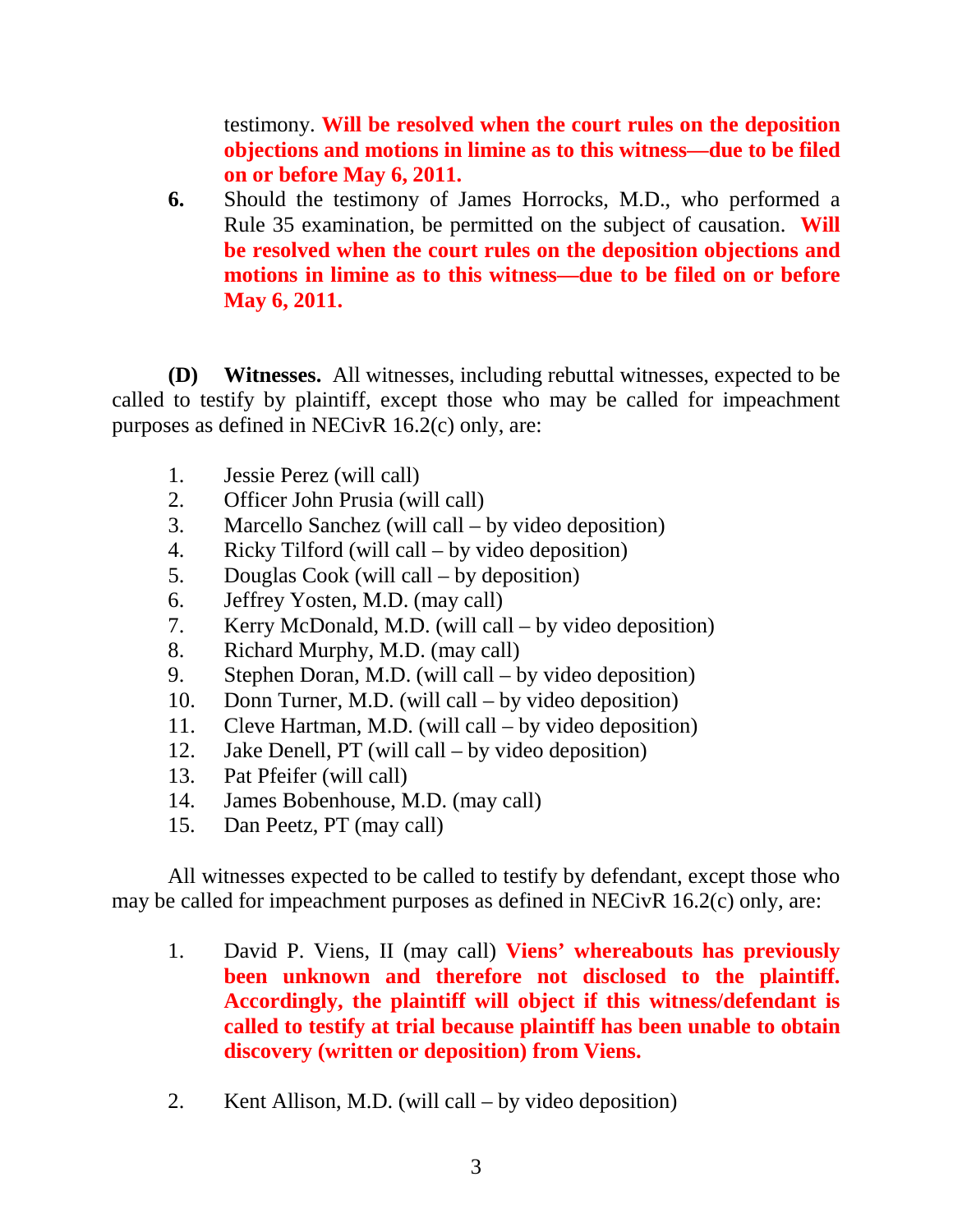- 3. Craig Bartroff, M.D. (will call—by video deposition)
- 4. Steve Koenig (may call)
- 5. Deanna Salazar (may call)

It is understood that, except upon a showing of good cause, no witness whose name and address does not appear herein shall be permitted to testify over objection for any purpose except impeachment. A witness whose only testimony is intended to establish foundation for an exhibit for which foundation has not been waived shall not be permitted to testify for any other purpose, over objection, unless such witness has been disclosed pursuant to Federal Rule of Civil Procedure  $26(a)(3)$ . A witness appearing on any party's witness list may be called by any other party.

**(E) Expert Witnesses' Qualifications.** Experts to be called by plaintiff and their qualifications are:

1. David J. Bilek, P.E.

2. Jeffrey B. Opp. **The plaintiff intends to provide an updated economic report from this expert, updated to reflect a May 9, 2011 trial date. Defendant reserves the right to object to the updated report.**

Experts to be called by defendant and their qualifications are:

- 1. James Horrocks, M.D. **Plaintiff objects that this expert witness was not timely disclosed. The objection will be resolved when the court rules on the deposition objections and motions in limine as to this witness—due to be filed on or before May 6, 2011.**
- 2. Wilson C. "Toby" Hayes, Ph.D.
- 3. Mark S. Erickson, P.E.
- 4. Christopher L. Bartlett, Ph.D.

A curriculum vitae for each expert is attached.

**(F) Voir Dire.** Counsel have reviewed Federal Rule of Civil Procedure 47(a) and NECivR 47.2(a) and suggest the following with regard to the conduct of juror examination:

**The court will ask preliminary questions.** Thereafter, the parties will have 30 minutes of voir dire per side.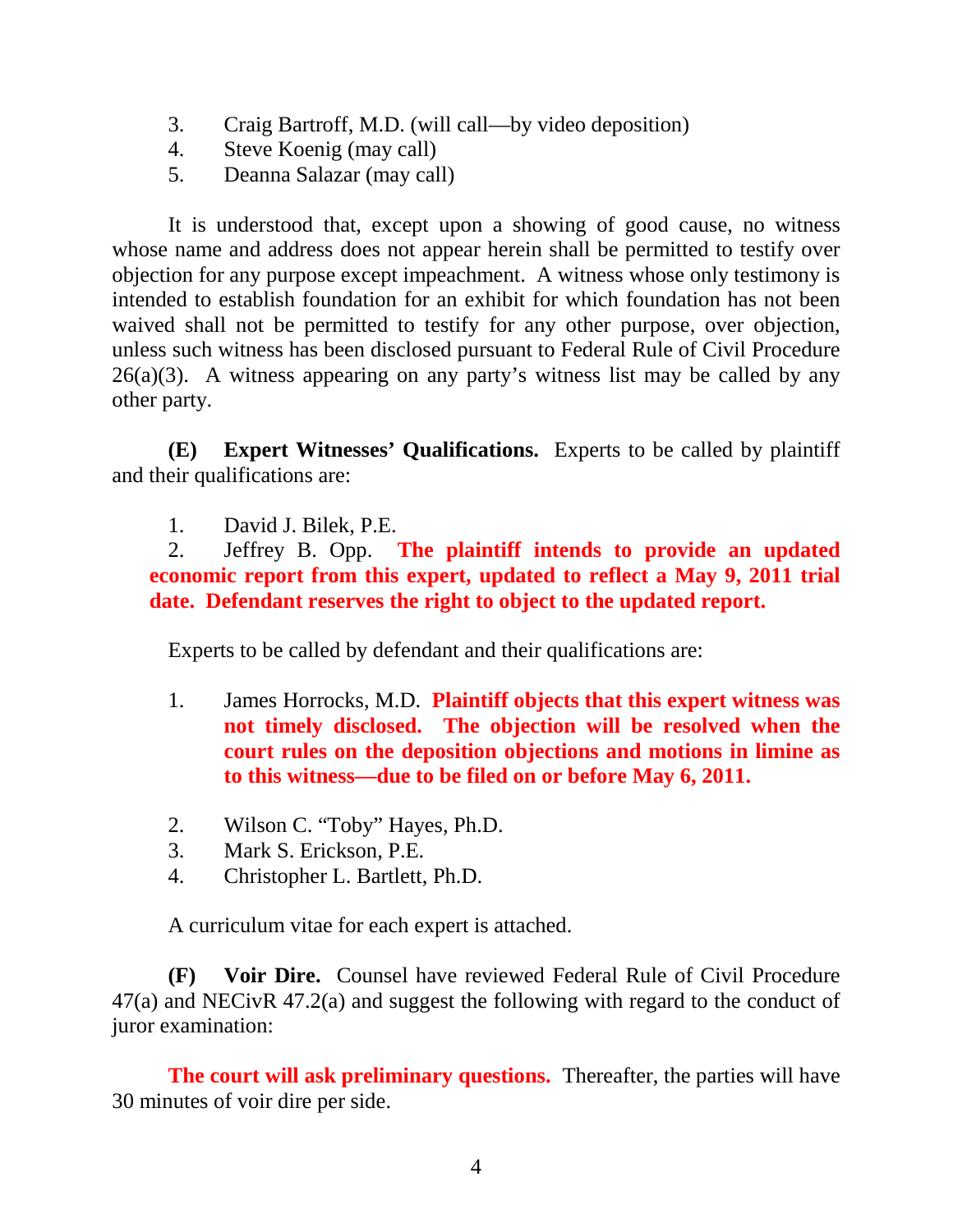**(G) Number of Jurors.** Counsel have reviewed Federal Rule of Civil Procedure 48 and NECivR 48.1 and suggest:

Plaintiff requests a jury of seven. Defendant requests a jury of twelve.

**The case will be tried to a jury of seven or eight.**

**(H) Verdict.** The Defendants will not stipulate to a less-than-unanimous verdict.

**(I) Briefs, Instructions, and Proposed Findings.** Counsel have reviewed NECivR 39.2(a), 51.1(a), and 52.1, and suggest the following schedule for filing trial briefs, proposed jury instructions, and proposed findings of fact, as applicable: trial briefs (if any) and proposed jury instructions shall be filed on or before May 4, 2011.

**(J) Length of Trial.** Counsel estimate the length of trial will consume not less than 4 days, not more than 5 day(s), and probably about 5 day(s).

**(K) Trial Date.** Trial is set for May 9, 2011.

Additional deadlines:

- 1) On or before **April 27, 2011**, the defendant will disclose the documentation for all testing of the plaintiff performed by Dr. Horrocks, copies of any documents Dr. Horrocks relied on in performing his examination, creating his report, and/or formulating his opinions (if any), and all records provided to Dr. Horrocks for the Rule 35 examination.
- 2) On or before **April 29, 2011**, the parties shall: 1) file their updated exhibit list, and 2) submit a copy of the exhibit list in MS Word or WordPerfect format by email to zwart@ned.uscourts.gov.
- 3) To the extent the deposition transcripts are available, on or before **April 29, 2011**, the parties shall submit to the court copies of the transcripts of deposition testimony to be offered at trial, along with any objections to this proffered testimony.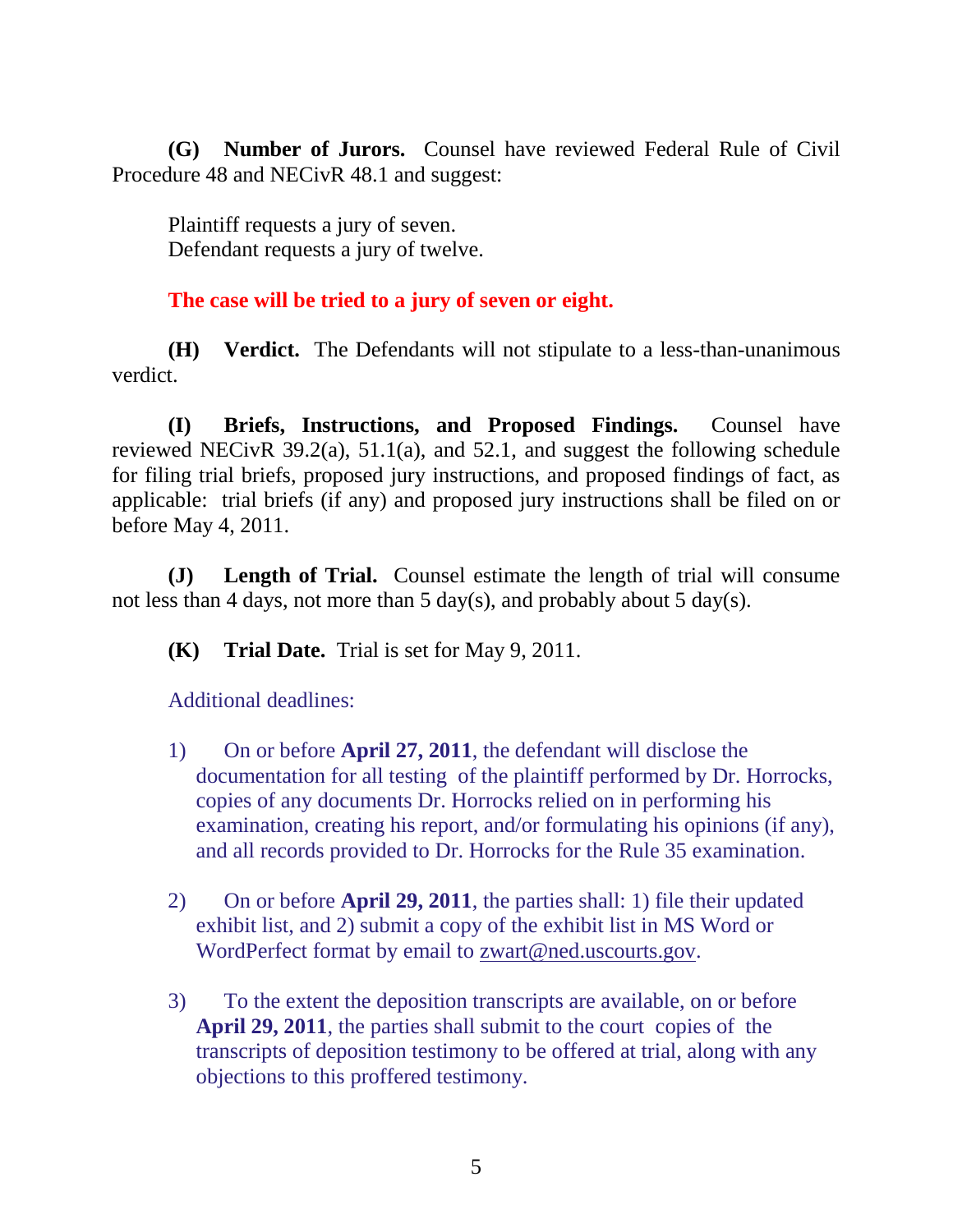4) On or before **May 6, 2011**, the defendant shall file the transcript of Jake DeNell's deposition, the defendant's objections to this witness and/or his testimony, and any brief in support of its objections. Plaintiff's response to any objections raised by defendant regarding witness Jake DeNell shall be filed on or before **May 8, 2011** at noon (C.D.T.).

Dated this 20th day of April, 2011

JESSIE L. PEREZ, individually and as next friend of JACQUALYN PEREZ, Plaintiff,

 s/ James L. Cox, Jr. James L. Cox, Jr. Rossi Cox Vucinovich Flaskamp, PC 3801 East Florida Ave., Suite 905 Denver, CO 80210 (303) 759-3500

DAVID P. VIENS, II, and COVENANT TRASPORT, INC., Defendants

 s/ Steven D. Davidson Steven D. Davidson Jennifer D. Tricker Baird Holm LLP 1500 Woodmen Tower Omaha, NE 68102 (402) 344-0500

BY THE COURT:

United States Magistrate Judge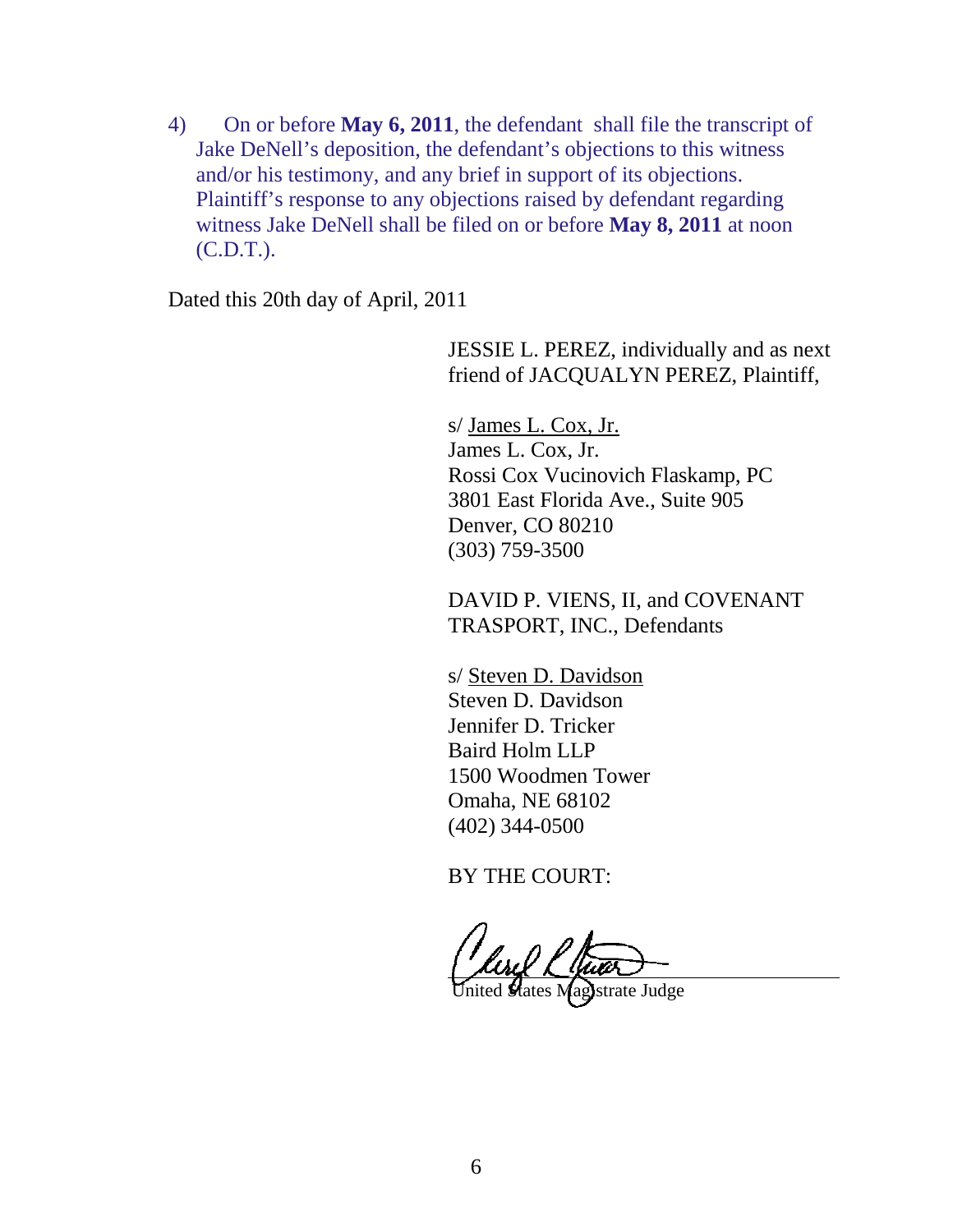### **IN THE UNITED STATES DISTRICT COURT FOR THE DISTRICT OF NEBRASKA**

JESSIE L. PEREZ, individually and as next friend of JACQUALYN PEREZ,

Case No. 4:09cv3206

Plaintiff,

**EXHIBIT LIST**

v.

DAVID P. VIENS, II, and COVENANT TRANSPORT, INC.,

Defendants.

#### **Unless an objection is listed below, the document will be received if offered by either party.**

| Plaintiff<br>Exhibit<br>No. | Defendant<br>Exhibit<br>No. | <b>DESCRIPTION</b>                                                                            | <b>OFFER</b> | <b>OBJECTION</b> | REC'D | <b>NOT REC'D</b> | <b>DATE</b> |
|-----------------------------|-----------------------------|-----------------------------------------------------------------------------------------------|--------------|------------------|-------|------------------|-------------|
| 1                           |                             | Drawing of accident scene by Jessie Perez                                                     |              | F, R, H, O       |       |                  |             |
| $\overline{2}$              |                             | Photographs of Plaintiff's vehicle                                                            |              |                  |       |                  |             |
| 3                           |                             | Photographs of Plaintiff's vehicle                                                            |              |                  |       |                  |             |
| 4                           |                             | Photographs of Plaintiff's vehicle                                                            |              |                  |       |                  |             |
| 5                           |                             | American Steel 4XOutfitters Invoice 06/21/08                                                  |              |                  |       |                  |             |
| 6                           |                             | Fresh Air Invoice 08/07/09                                                                    |              |                  |       |                  |             |
| $\overline{7}$              |                             | Schematic of a 1996 Chevrolet Cavalier                                                        |              | F, R, H, O       |       |                  |             |
| 8                           |                             | Right strut, Anchor Replacement Parts                                                         |              | F, R, H, O       |       |                  |             |
| 9                           |                             | Engine mount, Anchor Replacement Parts                                                        |              | F, R, H, O       |       |                  |             |
| 10                          |                             | Transmission mount, Anchor Replacement<br>Parts                                               |              | F, R, H, O       |       |                  |             |
| 11                          |                             | Copy of State of Nebraska Investigator's<br>Motor Vehicle Accident Report dated<br>04/13/08   |              |                  |       |                  |             |
| 12                          |                             | Email from Jan Stuhr, York County Sheriff's<br>Office, 02/02/10 re 911 recording, file (7 pp) |              | F, R, H, O       |       |                  |             |
| 13                          |                             | Satellite view of York Rest Area                                                              |              |                  |       |                  |             |
| 14                          |                             | Custard Insurance Adjusters Claim Photo<br>07/31/09 (4 pp)                                    |              | F, R, H, O       |       |                  |             |
| 15                          |                             | Photographs of Plaintiff's vehicle                                                            |              |                  |       |                  |             |
| 16                          |                             | Photographs of Plaintiff's vehicle                                                            |              |                  |       |                  |             |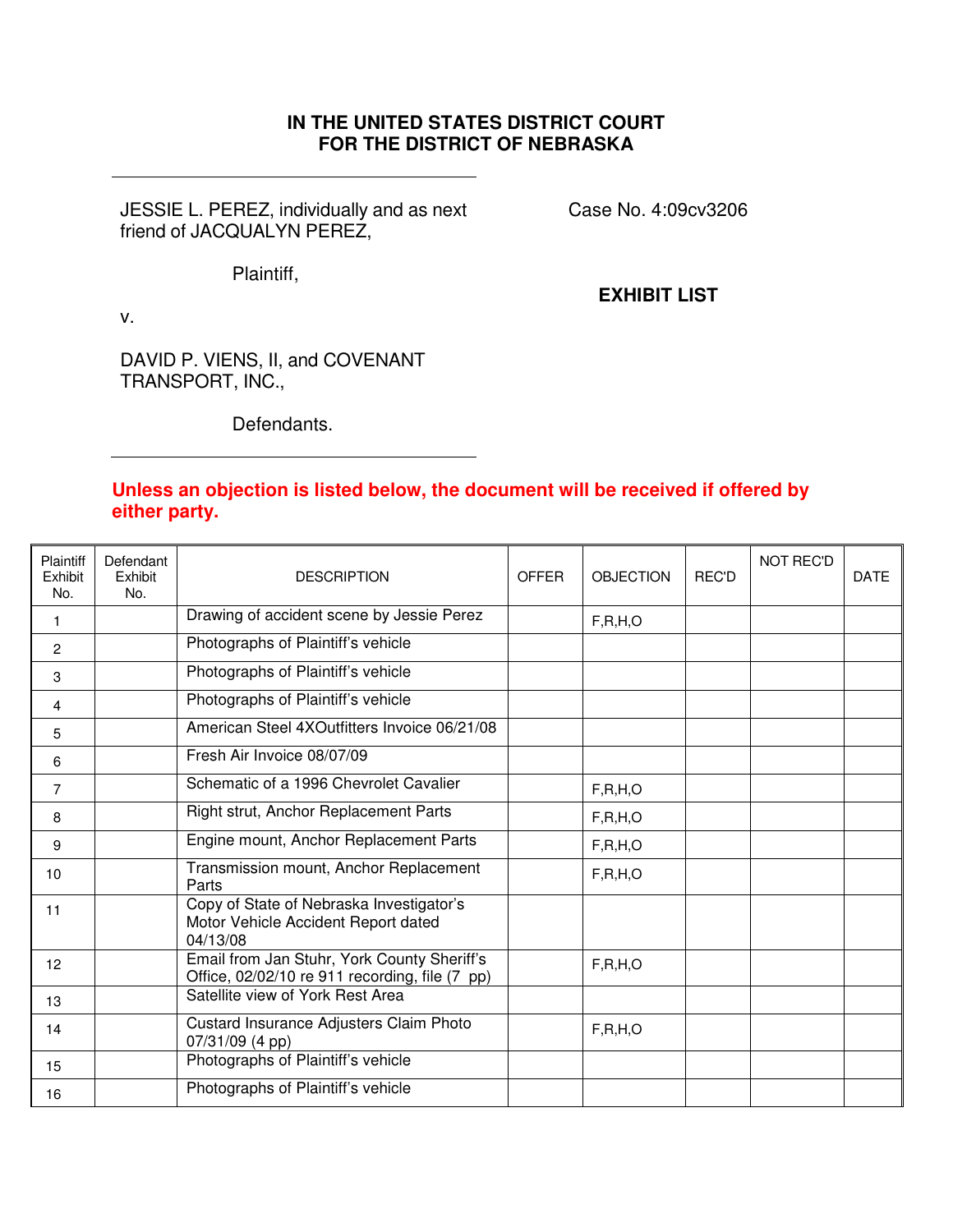| Plaintiff<br>Exhibit<br>No. | Defendant<br>Exhibit<br>No. | <b>DESCRIPTION</b>                                                                                    | <b>OFFER</b> | <b>OBJECTION</b> | REC'D | <b>NOT REC'D</b> | <b>DATE</b> |
|-----------------------------|-----------------------------|-------------------------------------------------------------------------------------------------------|--------------|------------------|-------|------------------|-------------|
| 17                          |                             | Photographs of Plaintiff's vehicle                                                                    |              |                  |       |                  |             |
| 18                          |                             |                                                                                                       |              |                  |       |                  |             |
| 19                          |                             |                                                                                                       |              |                  |       |                  |             |
| 20                          |                             |                                                                                                       |              |                  |       |                  |             |
| 21                          |                             |                                                                                                       |              |                  |       |                  |             |
| 22                          |                             |                                                                                                       |              |                  |       |                  |             |
| 23                          |                             |                                                                                                       |              |                  |       |                  |             |
| 24                          |                             |                                                                                                       |              |                  |       |                  |             |
| 25                          |                             |                                                                                                       |              |                  |       |                  |             |
| 26                          |                             |                                                                                                       |              |                  |       |                  |             |
| 27                          |                             |                                                                                                       |              |                  |       |                  |             |
| 28                          |                             | Medical record Lakeside Hospital Emergency<br>Records 04/13/08                                        |              |                  |       |                  |             |
| 29                          |                             | Office records of Dr. Doran dated 06/18/08,<br>06/24/08, and 07/30/08 (8 pp)                          |              |                  |       |                  |             |
| 30                          |                             | Picture of cervical MRI with contrast 05/23/08<br>ordered by Dr. Murphy (Bergan Mercy) - film         |              |                  |       |                  |             |
| 30A                         |                             | Cervical MRI with contrast 05/23/08 ordered<br>by Dr. Murphy (Bergan Mercy) - report (2 pp)           |              |                  |       |                  |             |
| 30 <sub>B</sub>             |                             | Cervical MRI with contrast 05/23/08 ordered<br>by Dr. Murphy (Bergan Mercy) - film                    |              |                  |       |                  |             |
| 31                          |                             | Registration Information 08/12/08 (Front<br>Range Center for Brain & Spine Surgery,<br>$P.C.)$ (6 pp) |              |                  |       |                  |             |
| 32                          |                             | Oswestery Back Disability Index dated<br>08/12/08 (Front Range Center for Brain &<br>Spine Surgery)   |              |                  |       |                  |             |
| 33                          |                             | Oswestery Neck Disability Index dated<br>08/12/08 (Front Range Center for Brain &<br>Spine Surgery)   |              |                  |       |                  |             |
| 34                          |                             | Operative Note 09/02/08 re neck fusion by<br>Dr. Turner (Poudre Valley Health System) (2<br>pp)       |              |                  |       |                  |             |
| 35                          |                             | Oswestery Neck Disability Index dated<br>11/19/08 (Front Range Center for Brain &<br>Spine Surgery)   |              |                  |       |                  |             |
| 36                          |                             | Cervical x-ray 11/19/08 ordered by Dr.<br>Turner (Cheyenne Radiology & MRI) - report                  |              |                  |       |                  |             |
| 36A                         |                             | Cervical x-ray 11/19/08 ordered by Dr.<br>Turner (Cheyenne Radiology & MRI) - film<br>Se: 1003/3      |              |                  |       |                  |             |
| 36B                         |                             | Cervical x-ray 11/19/08 ordered by Dr.<br>Turner (Cheyenne Radiology & MRI) - film<br>Se: 1002/3      |              |                  |       |                  |             |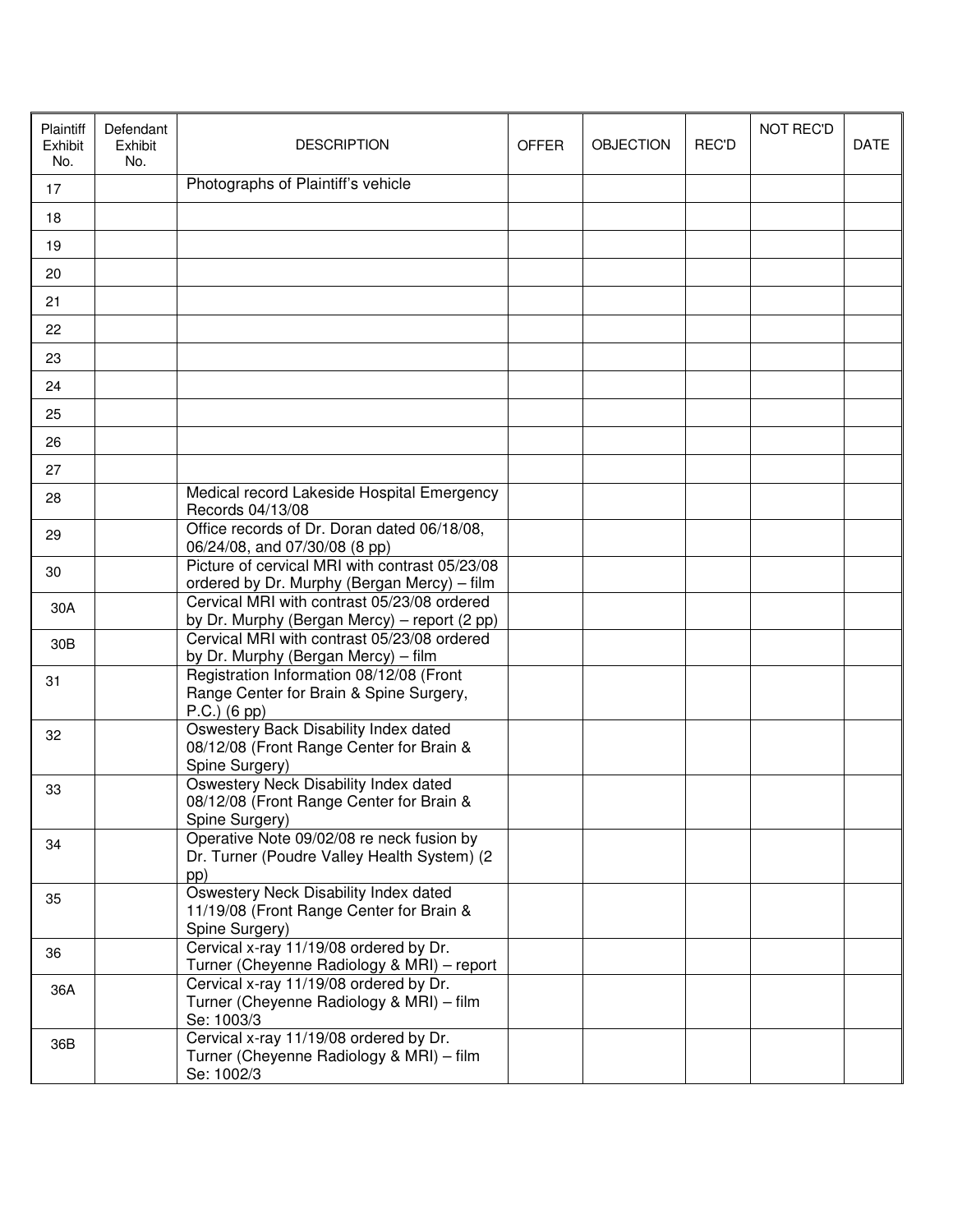| Plaintiff<br>Exhibit<br>No. | Defendant<br>Exhibit<br>No. | <b>DESCRIPTION</b>                                                                                                                                                                                                          | <b>OFFER</b> | <b>OBJECTION</b> | <b>REC'D</b> | <b>NOT REC'D</b> | <b>DATE</b> |
|-----------------------------|-----------------------------|-----------------------------------------------------------------------------------------------------------------------------------------------------------------------------------------------------------------------------|--------------|------------------|--------------|------------------|-------------|
| 36C                         |                             | Cervical x-ray 11/19/08 ordered by Dr.<br>Turner (Cheyenne Radiology & MRI) - film<br>Se: 1001/3                                                                                                                            |              |                  |              |                  |             |
| 37                          |                             | Lumbar CT 04/21/09 ordered by Dr. Hartman<br>(Great Plains) - report (2 pp)                                                                                                                                                 |              |                  |              |                  |             |
| 38                          |                             | Medical History form 08/26/09 (Front Range<br>Center for Brain & Spine Surgery) (4 pp)                                                                                                                                      |              |                  |              |                  |             |
| 39                          |                             | Lumbar MRI 09/03/09 ordered by Dr.<br>Hartman (Great Plains) - report                                                                                                                                                       |              |                  |              |                  |             |
| 39A                         |                             | Lumbar MRI 09/03/09 ordered by Dr.<br>Hartman (Great Plains) - film                                                                                                                                                         |              |                  |              |                  |             |
| 40                          |                             | Operative Report 10/16/09 re back fusion by<br>Dr. Turner (Poudre Valley) (2 pp)                                                                                                                                            |              |                  |              |                  |             |
| 41                          |                             | Lumbar x-ray 03/08/10 ordered by Dr. Turner<br>(Great Plains) - film (LATERAL)                                                                                                                                              |              |                  |              |                  |             |
| 42                          |                             | Lumbar x-ray 03/08/10 ordered by Dr. Turner<br>(Great Plains) - film (AP/OBL)                                                                                                                                               |              |                  |              |                  |             |
| 42A                         |                             | Lumbar x-rays 03/08/10 ordered by Dr.<br>Turner (Great Plains) - report                                                                                                                                                     |              |                  |              |                  |             |
| 43                          |                             | Letter To Whom It May Concern from Dr.<br>Hartman 04/30/09 re unable to work                                                                                                                                                |              | F, R, H, O       |              |                  |             |
| 44                          |                             | Lumbar x-ray 08/17/10 ordered by Dr. Turner<br>(Great Plains) - report                                                                                                                                                      |              |                  |              |                  |             |
| 45                          |                             | Lumbar x-ray 08/17/10 ordered by Dr. Turner<br>(Great Plains) - report                                                                                                                                                      |              |                  |              |                  |             |
| 46                          |                             | Exemplars of "hardware" in Mr. Perez's neck                                                                                                                                                                                 |              | F, R, H, O       |              |                  |             |
| 47                          |                             |                                                                                                                                                                                                                             |              |                  |              |                  |             |
| 48                          |                             | Exemplars of "hardware" in Mr. Perez's back                                                                                                                                                                                 |              | F, R, H, O       |              |                  |             |
| 49                          |                             |                                                                                                                                                                                                                             |              |                  |              |                  |             |
| 50                          |                             | <b>UP Medical Rules Overview</b>                                                                                                                                                                                            |              | F, R, H, O       |              |                  |             |
| 51                          |                             | UP 90.4 Medical Rules (13 pp)                                                                                                                                                                                               |              | F, R, H, O       |              |                  |             |
| 52                          |                             | UP Locomotive Engineer Job Description<br>Brief (3 pp)                                                                                                                                                                      |              | F, R, H, O       |              |                  |             |
| 53                          |                             | Correspondence from W.R. (Rick) Turner,<br>Vice-President Labor Relations, Union<br>Pacific Railroad Company to All General<br>Chairmen dated February 4, 2011 regarding<br>rules governing all Fitness-for-Duty Activities |              | F, R, H, O       |              |                  |             |
| 54                          |                             | Union Pacific Railroad videotape titled "So<br>You Want To Be A Locomotive Engineer"                                                                                                                                        |              | F, R, H, O       |              |                  |             |
| 55                          |                             | Photograph of Engineer Seat -USSC "9010"                                                                                                                                                                                    |              | F, R, H, O       |              |                  |             |
| 56                          |                             | Photograph of Engineer Seat - Seats Inc.                                                                                                                                                                                    |              | F, R, H, O       |              |                  |             |
| 57                          |                             | Photograph of Engineer Seat - Coach/Car<br>"Cadillac"                                                                                                                                                                       |              | F, R, H, O       |              |                  |             |
| 58                          |                             | Photograph of Engineer Seat - Jagger<br>"Cabmaster                                                                                                                                                                          |              | F, R, H, O       |              |                  |             |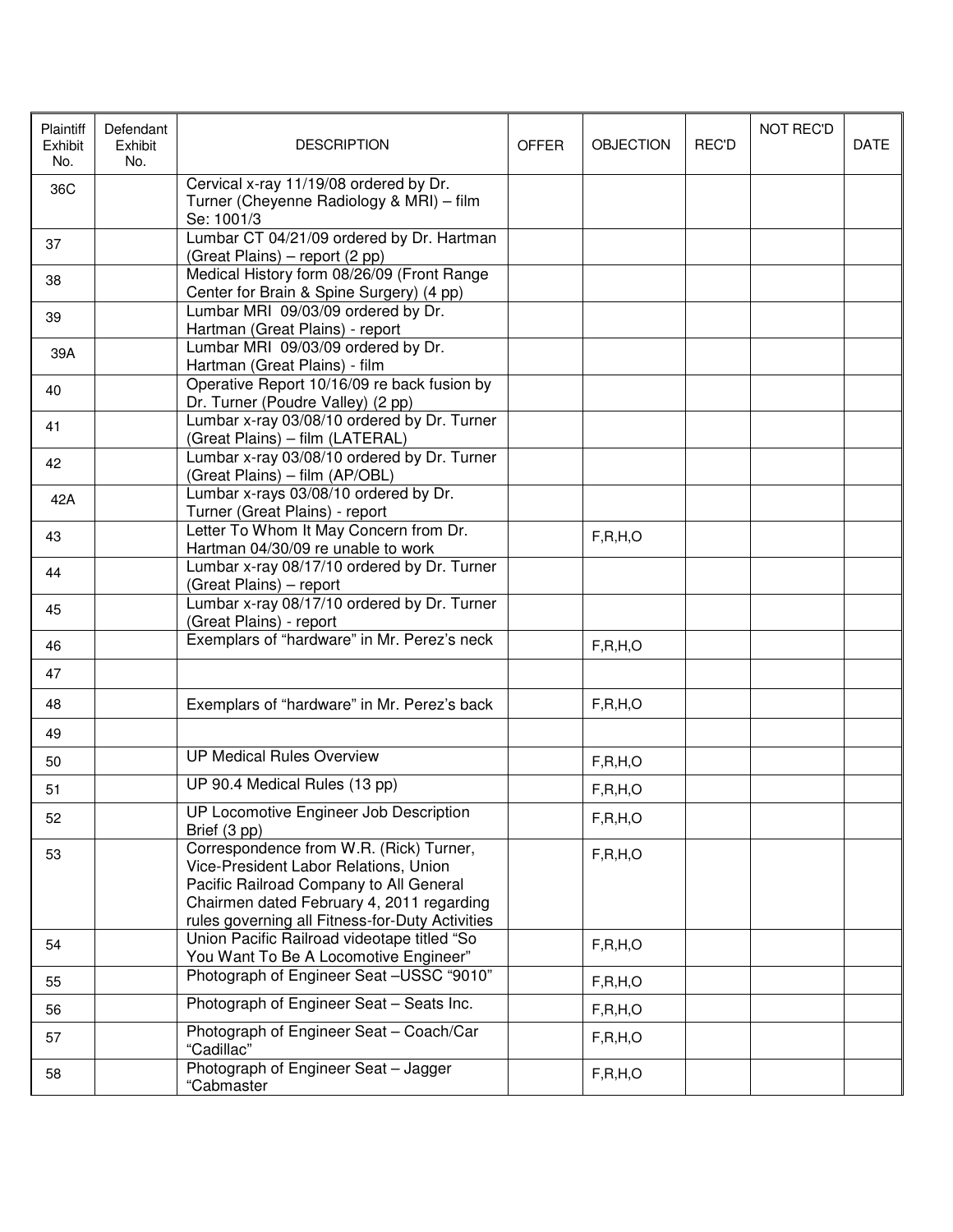| Plaintiff<br>Exhibit<br>No. | Defendant<br>Exhibit<br>No. | <b>DESCRIPTION</b>                                                                                                                                                                                                                                                                                                                                                                                                                                   | <b>OFFER</b> | <b>OBJECTION</b> | REC'D | <b>NOT REC'D</b> | <b>DATE</b> |
|-----------------------------|-----------------------------|------------------------------------------------------------------------------------------------------------------------------------------------------------------------------------------------------------------------------------------------------------------------------------------------------------------------------------------------------------------------------------------------------------------------------------------------------|--------------|------------------|-------|------------------|-------------|
| 59                          |                             | Union Pacific Railroad videotape titled<br>"Proper Handbrake Operation."                                                                                                                                                                                                                                                                                                                                                                             |              | F, R, H, O       |       |                  |             |
| 60                          |                             | Ellcon National Model 800-LG Operating and<br>Maintenance Instructions issued February 1,<br>2000                                                                                                                                                                                                                                                                                                                                                    |              | F, R, H, O       |       |                  |             |
| 61                          |                             | Ellcon National 210 Series Hand Brakes                                                                                                                                                                                                                                                                                                                                                                                                               |              | F, R, H, O       |       |                  |             |
| 62                          |                             | Union Pacific Railroad Air Brake and Train<br>Handling Rules: (a) 30.0 - Air Brake Tests;<br>(b) 30.1.1 - Inspecting and Testing Brake<br>Equipment; (c) 30.1.2 - Responsibility for<br>Required Air Tests; (d) 30.1.3 - Coupling and<br>Securing Air Hoses; (e) 31.0 - Train<br>Operation and Train Handling Rules; (f) 31.1<br>- Locomotives, Cars or Train Standing; (g)<br>31.1.1 - Equipment Unattended; (h) 31.1.2 -<br>Locomotives Unattended |              | F, R, H, O       |       |                  |             |
| 63                          |                             | Union Pacific PB-20300 (updates to the<br>General Code of Operating Rules effective<br>April 3, 2005).                                                                                                                                                                                                                                                                                                                                               |              | F, R, H, O       |       |                  |             |
| 64                          |                             | Union Pacific GCOR - General Code of<br>Operating Rules, Fifth Edition, Effective April<br>3, 2005                                                                                                                                                                                                                                                                                                                                                   |              | F, R, H, O       |       |                  |             |
| 65                          |                             | <b>GCOR 1.1</b>                                                                                                                                                                                                                                                                                                                                                                                                                                      |              | F, R, H, O       |       |                  |             |
| 66                          |                             | <b>GCOR 1.2</b>                                                                                                                                                                                                                                                                                                                                                                                                                                      |              | F, R, H, O       |       |                  |             |
| 67                          |                             | <b>GCOR 7.2</b>                                                                                                                                                                                                                                                                                                                                                                                                                                      |              | F, R, H, O       |       |                  |             |
| 68                          |                             | North Platte Career Center printout                                                                                                                                                                                                                                                                                                                                                                                                                  |              | F, R, H, O       |       |                  |             |
| 69                          |                             | "Whole-Body Vibration Exposure Study in<br>U.S. Railroad Locomotives - An Ergonomic<br>Risk Assessment," AIHA Journal,<br>July/August 2002, pp.439-446                                                                                                                                                                                                                                                                                               |              | F, R, H, O       |       |                  |             |
| 70                          |                             | "Whole-body vibration and ergonomic study<br>of US railroad locomotives," Journal of<br>Sound and Vibration, 298 (2006) 594-600                                                                                                                                                                                                                                                                                                                      |              | F, R, H, O       |       |                  |             |
| 71                          |                             | Covenant Transport "About Us" printout<br>(http://www.covenanttransport.com/cms/Abo<br>ut+Us/2.html)                                                                                                                                                                                                                                                                                                                                                 |              | F, R, H, O       |       |                  |             |
| 72                          |                             | Video surveillance taken 04/13/08<br>(Defendant's Supplemental Rule 26(a)(1)<br>Disclosures 03/18/11)                                                                                                                                                                                                                                                                                                                                                |              |                  |       |                  |             |
| 73                          |                             | TransNet report to Covenant Transportation<br>dated 12/20/10                                                                                                                                                                                                                                                                                                                                                                                         |              |                  |       |                  |             |
| 74                          |                             | TransNet Investigative Services, Inc. video<br>surveillance taken 01/17/11-01/20/11 (Agent<br>1)                                                                                                                                                                                                                                                                                                                                                     |              |                  |       |                  |             |
| 75                          |                             | TransNet Investigative Services, Inc. video<br>surveillance taken 01/19/11-01/20/11 (Agent<br>2)                                                                                                                                                                                                                                                                                                                                                     |              |                  |       |                  |             |
| 76                          |                             | TransNet Investigative Services, Inc. video<br>surveillance taken 01/21/11 and 01/22/11                                                                                                                                                                                                                                                                                                                                                              |              |                  |       |                  |             |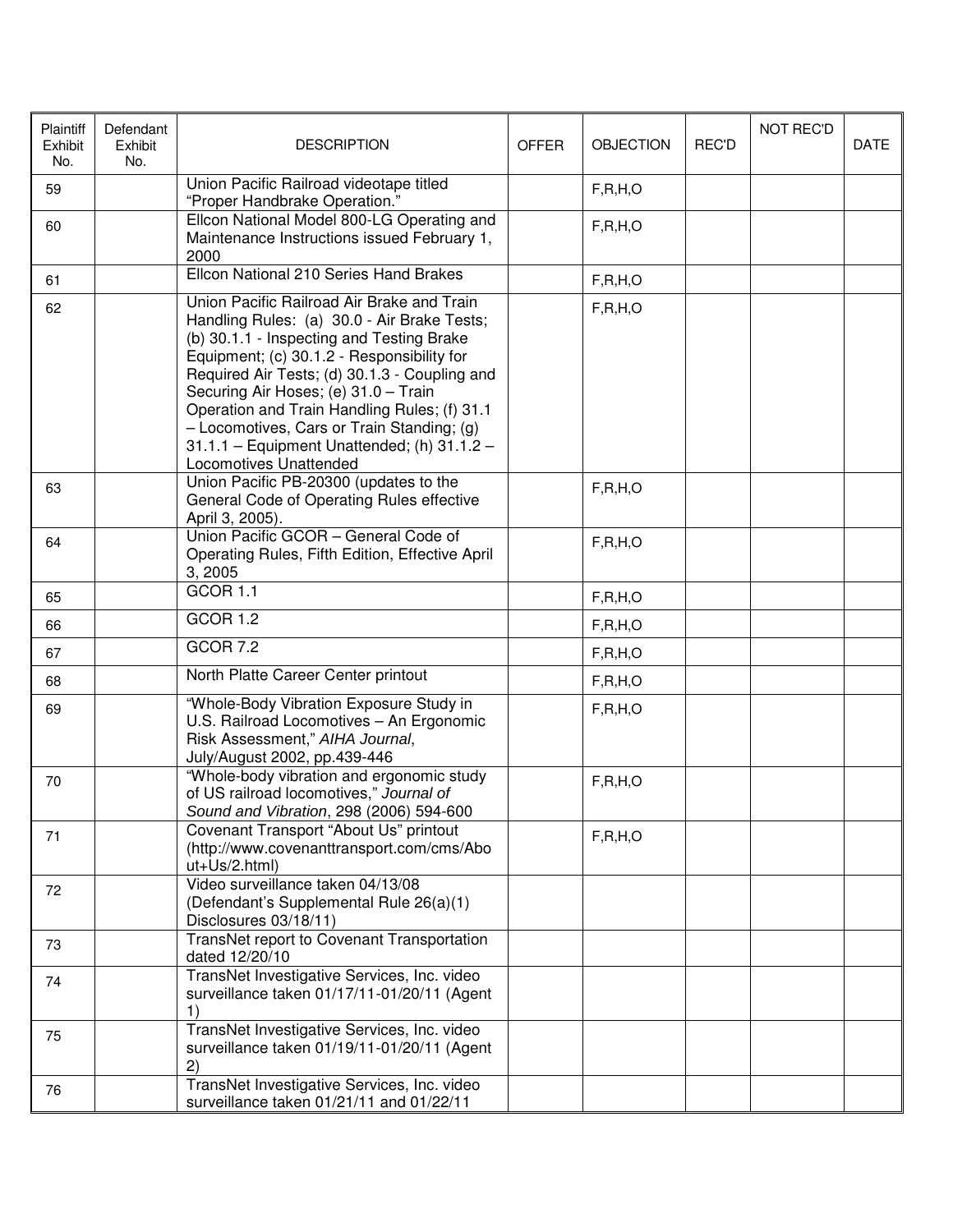| Plaintiff<br>Exhibit<br>No. | Defendant<br>Exhibit<br>No. | <b>DESCRIPTION</b>                                                                                     | <b>OFFER</b> | <b>OBJECTION</b>                     | <b>REC'D</b> | <b>NOT REC'D</b> | <b>DATE</b> |
|-----------------------------|-----------------------------|--------------------------------------------------------------------------------------------------------|--------------|--------------------------------------|--------------|------------------|-------------|
| 77                          |                             | TransNet report to Covenant Transportation<br>dated 01/27/11                                           |              |                                      |              |                  |             |
| 78                          |                             | Report of David J. Bilek, P.E., and David A.<br>Vellos, Mechanical Systems Analysis, Inc.,<br>11/19/10 |              | F, R, H, O                           |              |                  |             |
| 79                          |                             | CV of David J. Bilek, P.E.                                                                             |              |                                      |              |                  |             |
| 80                          |                             | Testimonial history of David J. Bilek, P.E.                                                            |              | F, R, H, O                           |              |                  |             |
| 81                          |                             | Fee schedule for Mechanical Systems<br>Analysis, Inc.                                                  |              | F, R, H, O                           |              |                  |             |
| 82                          |                             |                                                                                                        |              |                                      |              |                  |             |
| 83                          |                             |                                                                                                        |              |                                      |              |                  |             |
| 84                          |                             |                                                                                                        |              |                                      |              |                  |             |
| 85                          |                             |                                                                                                        |              |                                      |              |                  |             |
| 86                          |                             |                                                                                                        |              |                                      |              |                  |             |
| 87                          |                             |                                                                                                        |              |                                      |              |                  |             |
| 88                          |                             |                                                                                                        |              |                                      |              |                  |             |
| 89                          |                             |                                                                                                        |              |                                      |              |                  |             |
| 90                          |                             |                                                                                                        |              |                                      |              |                  |             |
| 91                          |                             |                                                                                                        |              |                                      |              |                  |             |
| 92                          |                             |                                                                                                        |              |                                      |              |                  |             |
| 93                          |                             |                                                                                                        |              |                                      |              |                  |             |
| 94                          |                             |                                                                                                        |              |                                      |              |                  |             |
| 95                          |                             |                                                                                                        |              |                                      |              |                  |             |
| 96                          |                             |                                                                                                        |              |                                      |              |                  |             |
| 97                          |                             | Complete file of Dr. Hartman                                                                           |              |                                      |              |                  |             |
| 98                          |                             | CV of Cleve H. Hartman, M.D.                                                                           |              |                                      |              |                  |             |
| 99                          |                             | Complete file of Dr. Turner                                                                            |              |                                      |              |                  |             |
| 100                         |                             | CV Donn M. Turner, M.D.                                                                                |              |                                      |              |                  |             |
| 101                         |                             | Complete file of Dr. Murphy                                                                            |              |                                      |              |                  |             |
| 102                         |                             | CV of Richard P. Murphy, M.D.                                                                          |              |                                      |              |                  |             |
| 103                         |                             | Correspondence (03/01/11) and FCE<br>(02/24/11) from Jake DeNell, PT (11 pp)                           |              | F,R,H,O (see<br>motion in<br>limine) |              |                  |             |
| 104                         |                             | CV of Jake DeNell, PT                                                                                  |              | F,R,H,O (see<br>motion in<br>limine) |              |                  |             |
| 105                         |                             | Complete file of Dr. Doran                                                                             |              |                                      |              |                  |             |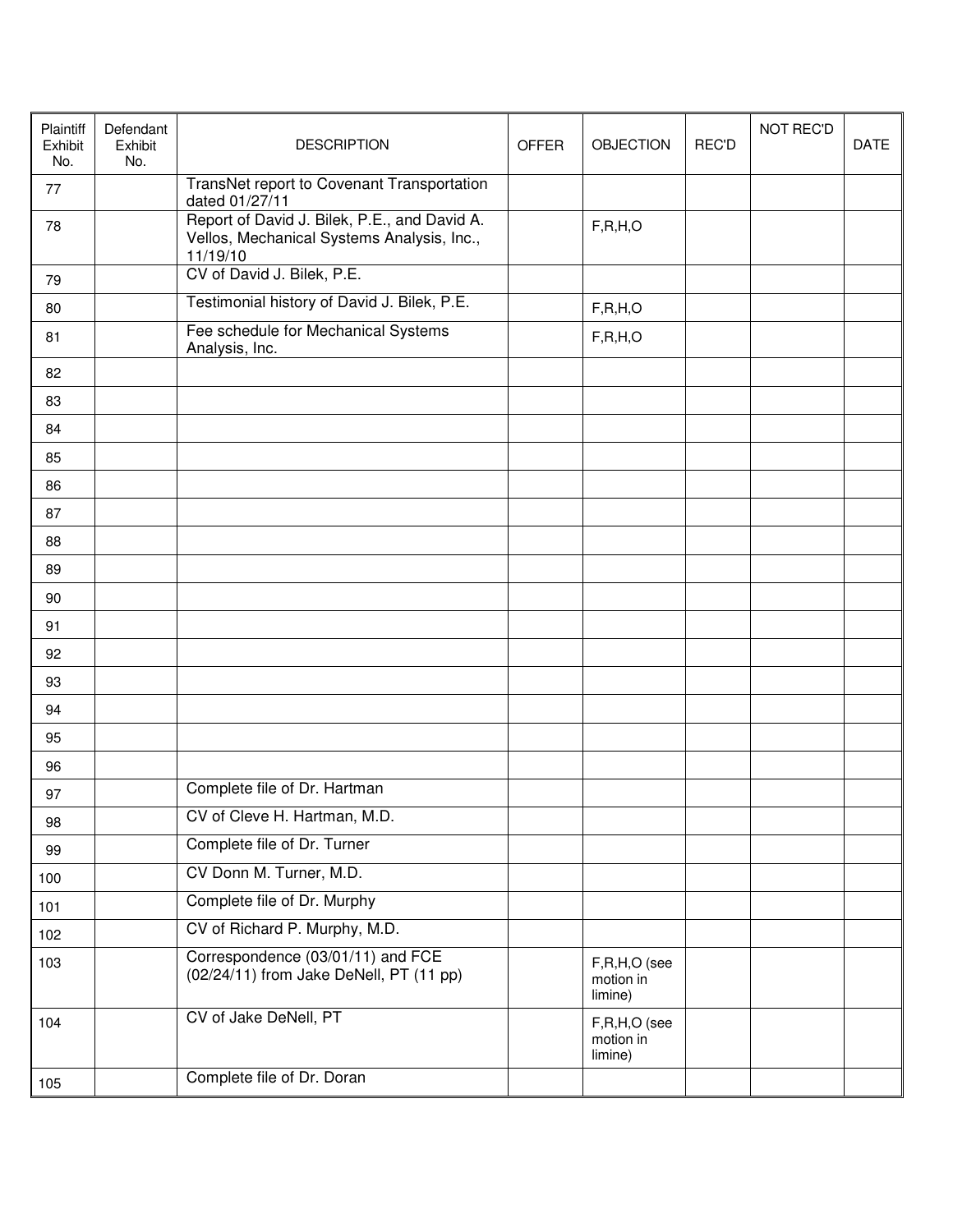| Plaintiff<br>Exhibit<br>No. | Defendant<br>Exhibit<br>No. | <b>DESCRIPTION</b>                                                                                                 | <b>OFFER</b> | <b>OBJECTION</b> | <b>REC'D</b> | <b>NOT REC'D</b> | <b>DATE</b> |
|-----------------------------|-----------------------------|--------------------------------------------------------------------------------------------------------------------|--------------|------------------|--------------|------------------|-------------|
| 106                         |                             | CV of Stephen E. Doran, M.D.                                                                                       |              |                  |              |                  |             |
| 107                         |                             | Complete file of Dr. Bobenhouse                                                                                    |              |                  |              |                  |             |
| 108                         |                             | CV of James A. Bobenhouse, M.D.                                                                                    |              |                  |              |                  |             |
| 109                         |                             |                                                                                                                    |              |                  |              |                  |             |
| 110                         |                             | Complete file of Dr. McDonald                                                                                      |              |                  |              |                  |             |
| 111                         |                             | <b>EMG and Nerve Conduction</b>                                                                                    |              |                  |              |                  |             |
| 112                         |                             | CV of Kerry A. McDonald, M.D.                                                                                      |              |                  |              |                  |             |
| 113                         |                             |                                                                                                                    |              |                  |              |                  |             |
| 114                         |                             |                                                                                                                    |              |                  |              |                  |             |
| 115                         |                             | Family Physical Therapy Treatment Notes of<br>Dan Peetz, PT (1 p)                                                  |              |                  |              |                  |             |
| 116                         |                             | Correspondence 12/23/08 from Dan Peetz,<br>PT, to Dr. Doran                                                        |              |                  |              |                  |             |
| 117                         |                             | CV of Dan Peetz, PT                                                                                                |              |                  |              |                  |             |
| 118                         |                             |                                                                                                                    |              |                  |              |                  |             |
| 119                         |                             | Union Pacific Railroad Report of Personal<br>Injury or Occupational Illness 05/20/08                               |              | F, R, H, O       |              |                  |             |
| 120                         |                             | Union Pacific Railroad Request for Family or<br>Medical Leave 06/06/08                                             |              | F, R, H, O       |              |                  |             |
| 121                         |                             | Correspondence 06/24/08 from Ms. Clark,<br>Union Pacific Railroad, to Mr. Perez, re<br><b>MLOA</b>                 |              | F, R, H, O       |              |                  |             |
| 122                         |                             | Tax returns 2000, 2005, 2006, 2007                                                                                 |              | R, O             |              |                  |             |
| 123                         |                             | Earnings history January 2000 - December<br>2008                                                                   |              | F, R, H, O       |              |                  |             |
| 124                         |                             | Report of Jeffrey B. Opp, Caulson Opp &<br>Associates 11/05/10                                                     |              | F, R, H, O       |              |                  |             |
| 125                         |                             | Report of Jeffrey B. Opp, Caulson Opp &<br>Associates                                                              |              | F, R, H, O       |              |                  |             |
| 126                         |                             | CV of Jeffrey B. Opp                                                                                               |              |                  |              |                  |             |
| 127                         |                             | Testimonial history of Jeffrey B. Opp                                                                              |              | F, R, H, O       |              |                  |             |
| 128                         |                             | Fee scheduled of Jeffrey B. Opp                                                                                    |              | F, R, H, O       |              |                  |             |
| 129                         |                             | Plaintiff Jessie L. Perez's Answers to<br>Defendant's Interrogatories 03/01/10                                     |              | R, O             |              |                  |             |
| 130                         |                             | Defendant's Supplemental Rule 26(a)(1)<br>Disclosures 01/25/10                                                     |              | R, O             |              |                  |             |
| 131                         |                             | Defendant's Supplemental Rule 26(a)(1)<br>Disclosures 03/18/11 (TransNet Investigation<br>Services reports/videos) |              | R, O             |              |                  |             |
| 132                         |                             |                                                                                                                    |              |                  |              |                  |             |
| 133                         |                             |                                                                                                                    |              |                  |              |                  |             |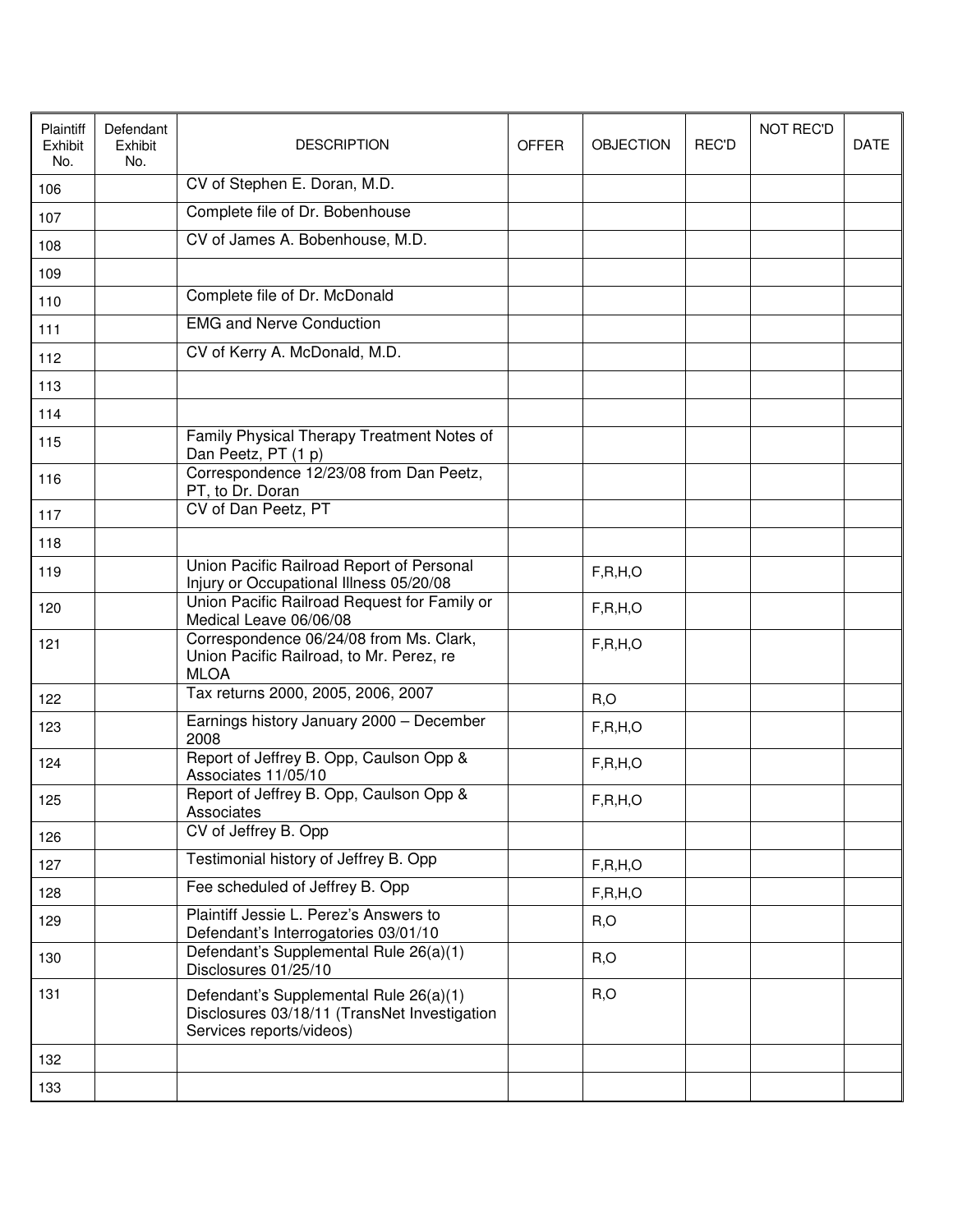| Plaintiff<br>Exhibit<br>No. | Defendant<br>Exhibit<br>No. | <b>DESCRIPTION</b>                                                    | <b>OFFER</b> | <b>OBJECTION</b> | <b>REC'D</b> | <b>NOT REC'D</b> | <b>DATE</b> |
|-----------------------------|-----------------------------|-----------------------------------------------------------------------|--------------|------------------|--------------|------------------|-------------|
| 134                         |                             |                                                                       |              |                  |              |                  |             |
| 135                         |                             |                                                                       |              |                  |              |                  |             |
| 136                         |                             |                                                                       |              |                  |              |                  |             |
|                             |                             |                                                                       |              |                  |              |                  |             |
|                             |                             |                                                                       |              |                  |              |                  |             |
|                             |                             |                                                                       |              |                  |              |                  |             |
|                             |                             |                                                                       |              |                  |              |                  |             |
|                             |                             |                                                                       |              |                  |              |                  |             |
|                             |                             |                                                                       |              |                  |              |                  |             |
|                             |                             |                                                                       |              |                  |              |                  |             |
|                             |                             |                                                                       |              |                  |              |                  |             |
|                             | 200                         | Investigator's Motor Vehicle Accident Report,<br>4/13/08              |              |                  |              |                  |             |
|                             | 201                         | Photograph of Perez vehicle                                           |              |                  |              |                  |             |
|                             | 202                         | Photograph of Perez vehicle                                           |              |                  |              |                  |             |
|                             | 203                         | Photograph of Perez vehicle                                           |              |                  |              |                  |             |
|                             | 204                         | Photograph of Perez vehicle                                           |              |                  |              |                  |             |
|                             | 205                         | Aerial photograph of rest area                                        |              |                  |              |                  |             |
|                             | 206                         | Photo of Perez with truck                                             |              |                  |              |                  |             |
|                             | 207                         | Estimate, Fresh Aire Kustom Grafix & Airbrushing,<br>4/22/08          |              |                  |              |                  |             |
|                             | 208                         | Estimate, American Steel 4X4 Outfitters, 5/16/08                      |              |                  |              |                  |             |
|                             | 209                         | Surveillance video (full)                                             |              | F                |              |                  |             |
|                             | 210                         | Surveillance video (edited)                                           |              | F                |              |                  |             |
|                             | 211                         | Bartruff report                                                       |              |                  |              |                  |             |
|                             | 212                         | Hartman office notes                                                  |              | R, Cum, 403      |              |                  |             |
|                             | 213                         | Complete Family Medicine office notes                                 |              | F, H, R          |              |                  |             |
|                             | 214                         | McDonald office notes                                                 |              |                  |              |                  |             |
|                             | 215                         | Xray report; 4/13/08, Lakeside Hospital (from<br>McDonald)            |              |                  |              |                  |             |
|                             | 216                         | Cholesterol test results report; 5/1/08 (from<br>McDonald)            |              |                  |              |                  |             |
|                             | 217                         | MRI report cervical spine, 5/23/08; Alegent Health<br>(from McDonald) |              |                  |              |                  |             |
|                             | 218                         | MRI report shoulder, 5/23/08, Alegent Health (from<br>McDonald)       |              |                  |              |                  |             |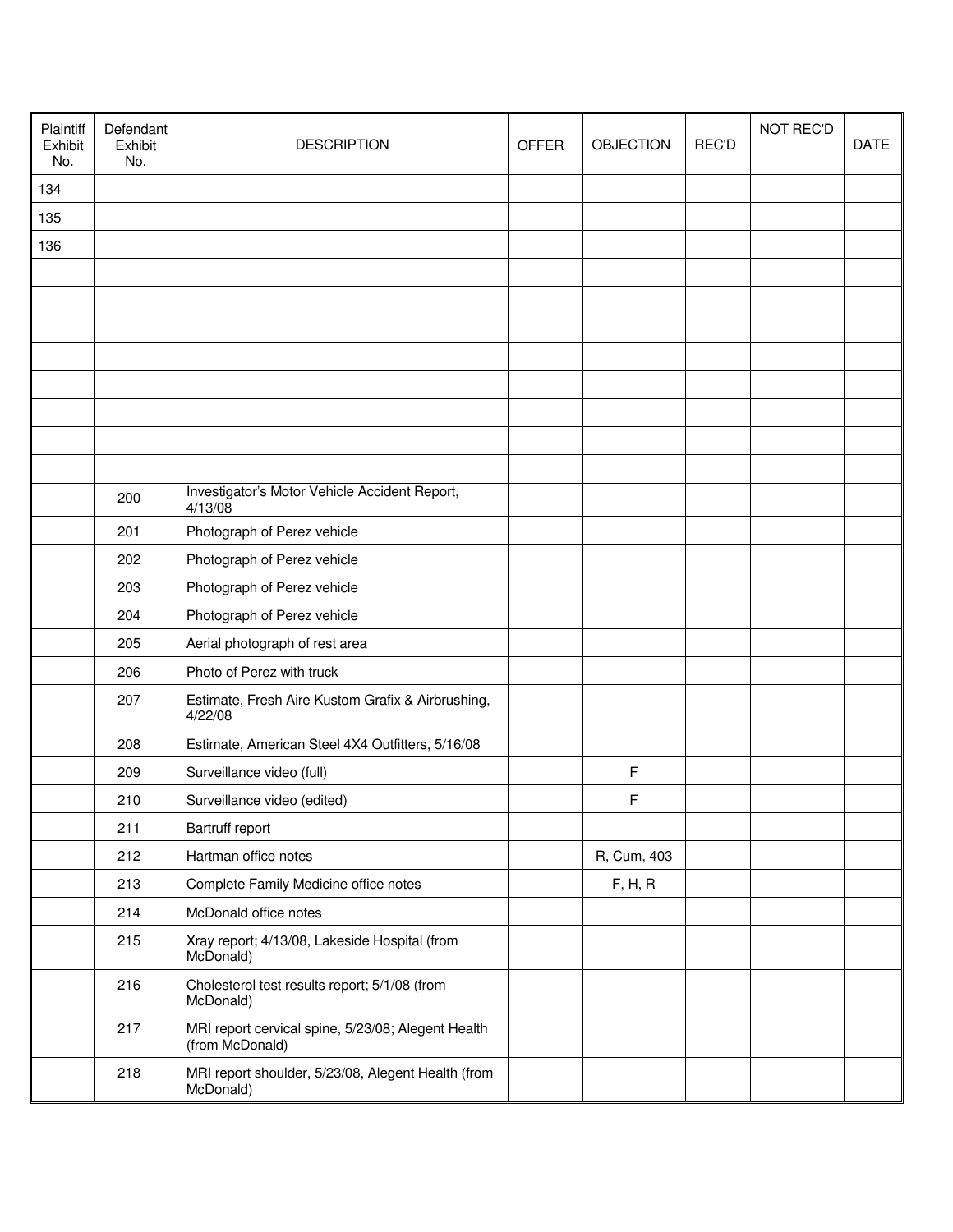| Plaintiff<br>Exhibit<br>No. | Defendant<br>Exhibit<br>No. | <b>DESCRIPTION</b>                                              | <b>OFFER</b> | <b>OBJECTION</b>     | REC'D | <b>NOT REC'D</b> | DATE |
|-----------------------------|-----------------------------|-----------------------------------------------------------------|--------------|----------------------|-------|------------------|------|
|                             | 219                         | Cholesterol test results report; 9/18/08 (from<br>McDonald)     |              |                      |       |                  |      |
|                             | 220                         | Medical Assessment form, section 1, 11/26/08<br>(from McDonald) |              |                      |       |                  |      |
|                             | 221                         | Nurse notes, 1/21/09 (from McDonald)                            |              |                      |       |                  |      |
|                             | 222                         | EMG report, 5/9/08 (from McDonald)                              |              |                      |       |                  |      |
|                             | 223                         | Doran office notes                                              |              |                      |       |                  |      |
|                             | 224                         | Family Physical Therapy treatment notes                         |              |                      |       |                  |      |
|                             | 225                         | Letter, Peetz to Doran, 12/23/08                                |              |                      |       |                  |      |
|                             | 226                         | Turner office notes (narrative notes)                           |              | F, Cum               |       |                  |      |
|                             | 227                         | Turner work status report, 8/28/08                              |              | F, Cum               |       |                  |      |
|                             | 228                         | Supplemental Doctor's Statement, 9/8/08 (from<br>Turner)        |              | F, Cum               |       |                  |      |
|                             | 229                         | Turner work status report, 11/19/08                             |              | F, Cum               |       |                  |      |
|                             | 230                         | Supplemental Doctor's Statement, 11/24/08 (from<br>Turner)      |              | F, Cum               |       |                  |      |
|                             | 231                         | Turner work status report, 2/3/09                               |              | F, Cum               |       |                  |      |
|                             | 232                         | Lakeside Hospital emergency record, 4/13/08                     |              |                      |       |                  |      |
|                             | 233                         | Horrocks CV                                                     |              | All Obj.<br>reserved |       |                  |      |
|                             | 234                         | Hayes CV                                                        |              |                      |       |                  |      |
|                             | 235                         | Erickson CV                                                     |              |                      |       |                  |      |
|                             | 236                         | <b>Bartlett CV</b>                                              |              |                      |       |                  |      |
|                             |                             |                                                                 |              |                      |       |                  |      |
|                             |                             |                                                                 |              |                      |       |                  |      |
|                             |                             |                                                                 |              |                      |       |                  |      |
|                             |                             |                                                                 |              |                      |       |                  |      |
|                             |                             |                                                                 |              |                      |       |                  |      |
|                             |                             |                                                                 |              |                      |       |                  |      |
|                             |                             |                                                                 |              |                      |       |                  |      |
|                             |                             |                                                                 |              |                      |       |                  |      |
|                             |                             |                                                                 |              |                      |       |                  |      |
|                             |                             |                                                                 |              |                      |       |                  |      |
|                             |                             |                                                                 |              |                      |       |                  |      |
|                             |                             |                                                                 |              |                      |       |                  |      |